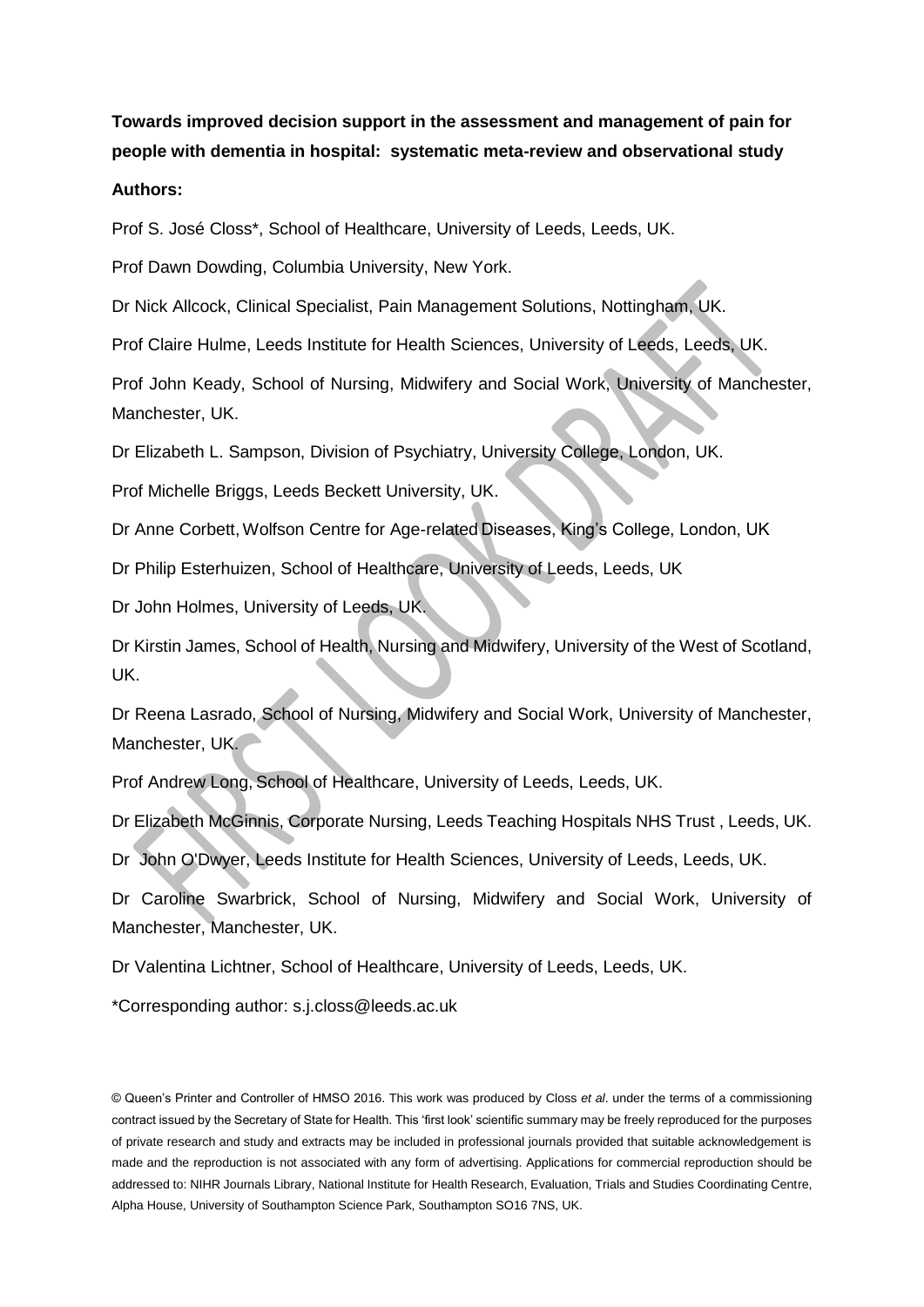## **Keywords:**

Pain, pain assessment, pain management, decision-making, dementia, cognitive impairment, hospital, acute care

### **Competing interests:**

Claire Hulme is a member of the NIHR HTA Commissioning Board.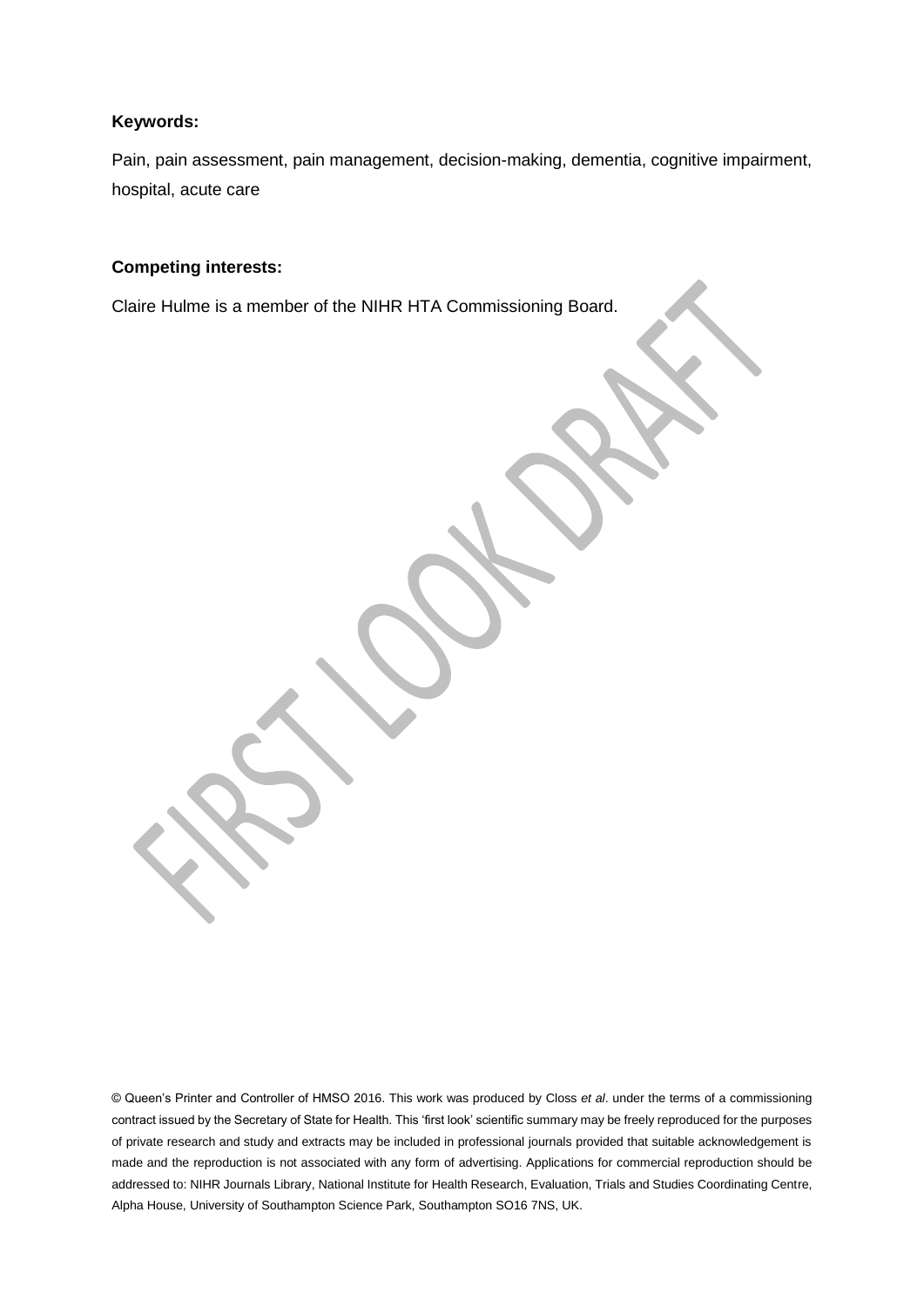#### **Important**

A 'first look' scientific summary is created from the original author-supplied summary once the normal NIHR Journals Library peer and editorial review processes are complete. The summary has undergone full peer and editorial review as documented at NIHR Journals Library website and may undergo rewrite during the publication process. The order of authors was correct at editorial sign-off stage.

A final version (which has undergone a rigorous copy-edit and proofreading) will publish as part of a fuller account of the research in a forthcoming issue of the Health Services and Delivery Research journal.

Any queries about this 'first look' version of the scientific summary should be addressed to the NIHR Journals Library Editorial Office - nihredit@soton.ac.uk

The research reported in this 'first look' scientific summary was funded by the HS&DR programme or one of its predecessor programmes (NIHR Service Delivery and Organisation programme, or Health Services Research programme) as project number 11/2000/05. For more information visit [http://www.nets.nihr.ac.uk/projects/hsdr/11200005.](http://www.nets.nihr.ac.uk/projects/hsdr/11200005)

The authors have been wholly responsible for all data collection, analysis and interpretation, and for writing up their work. The HS&DR editors have tried to ensure the accuracy of the authors' work and would like to thank the reviewers for their constructive comments however; they do not accept liability for damages or losses arising from material published in this scientific summary.

This 'first look' scientific summary presents independent research funded by the National Institute for Health Research (NIHR). The views and opinions expressed by authors in this publication are those of the authors and do not necessarily reflect those of the NHS, the NIHR, NETSCC, the HS&DR programme or the Department of Health. If there are verbatim quotations included in this publication the views and opinions expressed by the interviewees are those of the interviewees and do not necessarily reflect those of the authors, those of the NHS, the NIHR, NETSCC, the HS&DR programme or the Department of Health.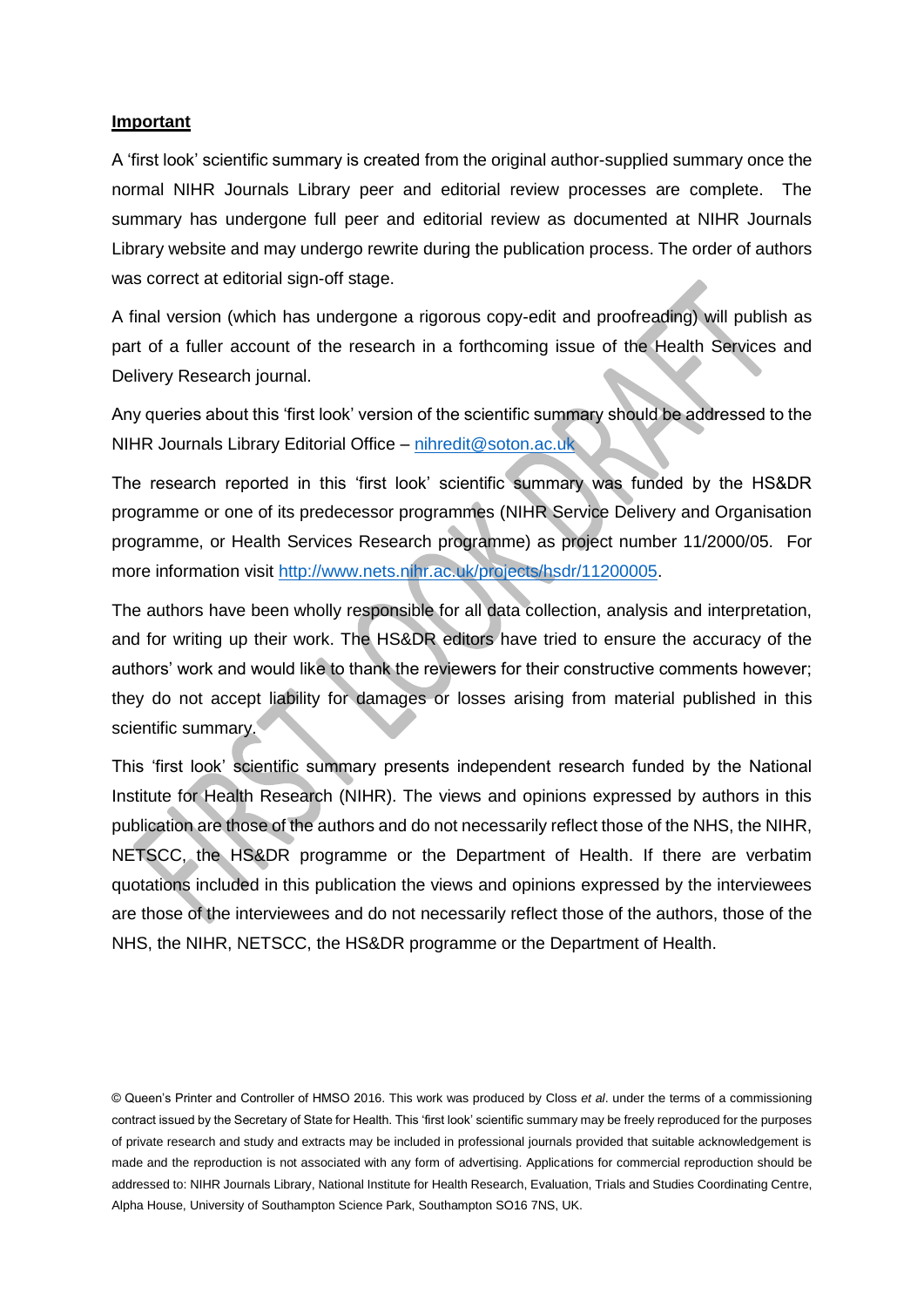## **Scientific summary**

## **Background**

Pain and dementia are common, particularly in older people. Impaired cognitive and communication abilities may make it difficult for people with dementia to express their pain clearly. If clinicians cannot recognise the presence of pain they are unlikely to assess its nature and intensity, hampering their ability to manage pain effectively. Poorly managed pain is common among people with dementia and may produce numerous adverse effects on their mental and physical health and well-being. These patients are at risk of pain not being identified while in hospital; ward staff often find it challenging to manage this group of patients; and robust methods for identifying, assessing and managing pain for people with dementia in hospital are unavailable.

## **Aims and objectives**

The work reported here was undertaken to inform the development of a decision support tool to be used by staff in hospital settings to aid the recognition, assessment and management of pain amongst people with dementia. Two studies were undertaken.

The first study was a systematic review of systematic reviews of observational pain assessment instruments, referred to as the **meta-review,** which had three objectives:

- 1) To identify all tools which are available to assess pain in adults with dementia
- 2) To identify the settings and patient populations with which they had been used
- 3) To assess their reliability, validity and clinical utility

The second was a multi-site **observational study** of current pain assessment and management practices in a range of wards within four hospitals across the UK, with the following four objectives:

- 1) To identify what information is currently elicited and used by clinicians when detecting and managing pain in patients with dementia in acute hospital settings.
- 2) To explore the existing process of decision making for detecting and managing pain in patients with dementia in hospital settings.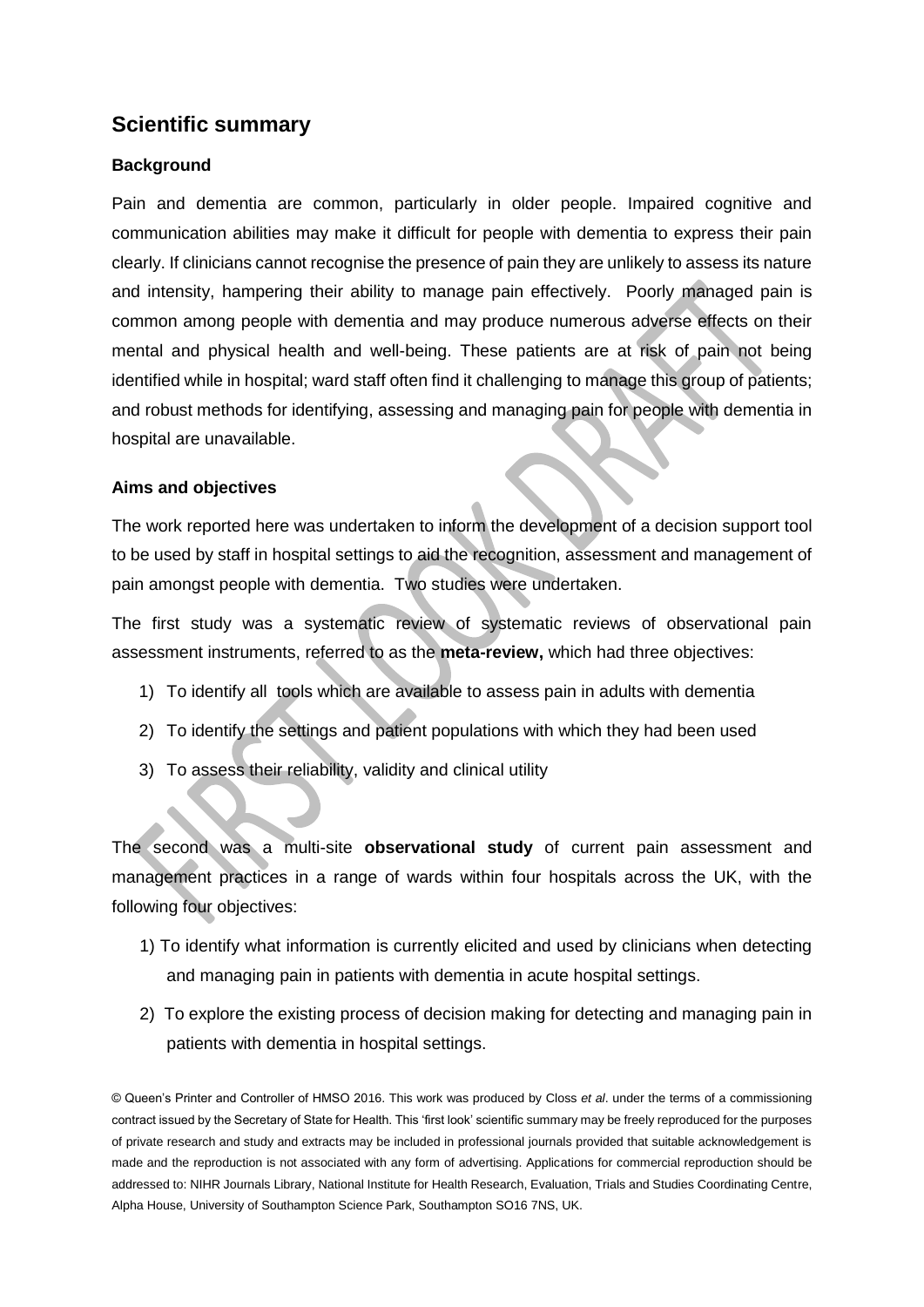3) To identify the role (actual and potential) of carers in this process.

4) To explore the organisational context in which health care professionals operate, with regard to this decision-making process.

From the findings of these studies we aimed to develop a decision support tool to improve pain assessment and management, and develop research instruments required for an economic assessment of the intervention in a follow-on study. The latter included:

- 1) identifying resource use associated with the intervention developed in this project and
- 2) exploring the use of outcome measures to assess proxy issues and generate hypotheses about the domain of impact.
- 3) developing a set of health economic data collection forms for evaluating the new decision support tool.

#### **Meta-review**

#### *Methods*

A plethora of observational pain assessment tools have been developed over the past decade, and numerous variable quality systematic reviews have considered their effectiveness. We therefore undertook a systematic review of systematic reviews (meta-review) and analysed and summarised evidence concerning the reported psychometric properties and clinical utility of observational pain assessment tools for use with adults with dementia or other cognitive impairment.

The databases searched were: Medline, All EBM Reviews (including Cochrane DSR, ACP Journal Club, DARE, CCTR, CMR, HTA, and NHSEED), Embase, PsycINFO, and CINAHL; the searches were carried out all on the same date (12 March 2013). Additional searches included the Joanna Briggs Institute (JBI) Library (The JBI Database of Systematic Reviews and Implementation Reports) and the Centre for Reviews and Dissemination database. Further data were retrieved through reference chaining. No grey literature was sought.

© Queen's Printer and Controller of HMSO 2016. This work was produced by Closs *et al*. under the terms of a commissioning contract issued by the Secretary of State for Health. This 'first look' scientific summary may be freely reproduced for the purposes of private research and study and extracts may be included in professional journals provided that suitable acknowledgement is made and the reproduction is not associated with any form of advertising. Applications for commercial reproduction should be addressed to: NIHR Journals Library, National Institute for Health Research, Evaluation, Trials and Studies Coordinating Centre, Alpha House, University of Southampton Science Park, Southampton SO16 7NS, UK. Criteria for inclusion followed an adapted SPICE structure. Systematic reviews were included if they reported pain assessment tools involving adults with cognitive impairment; provided psychometric data for the pain assessment tools; and were available in English. No reviews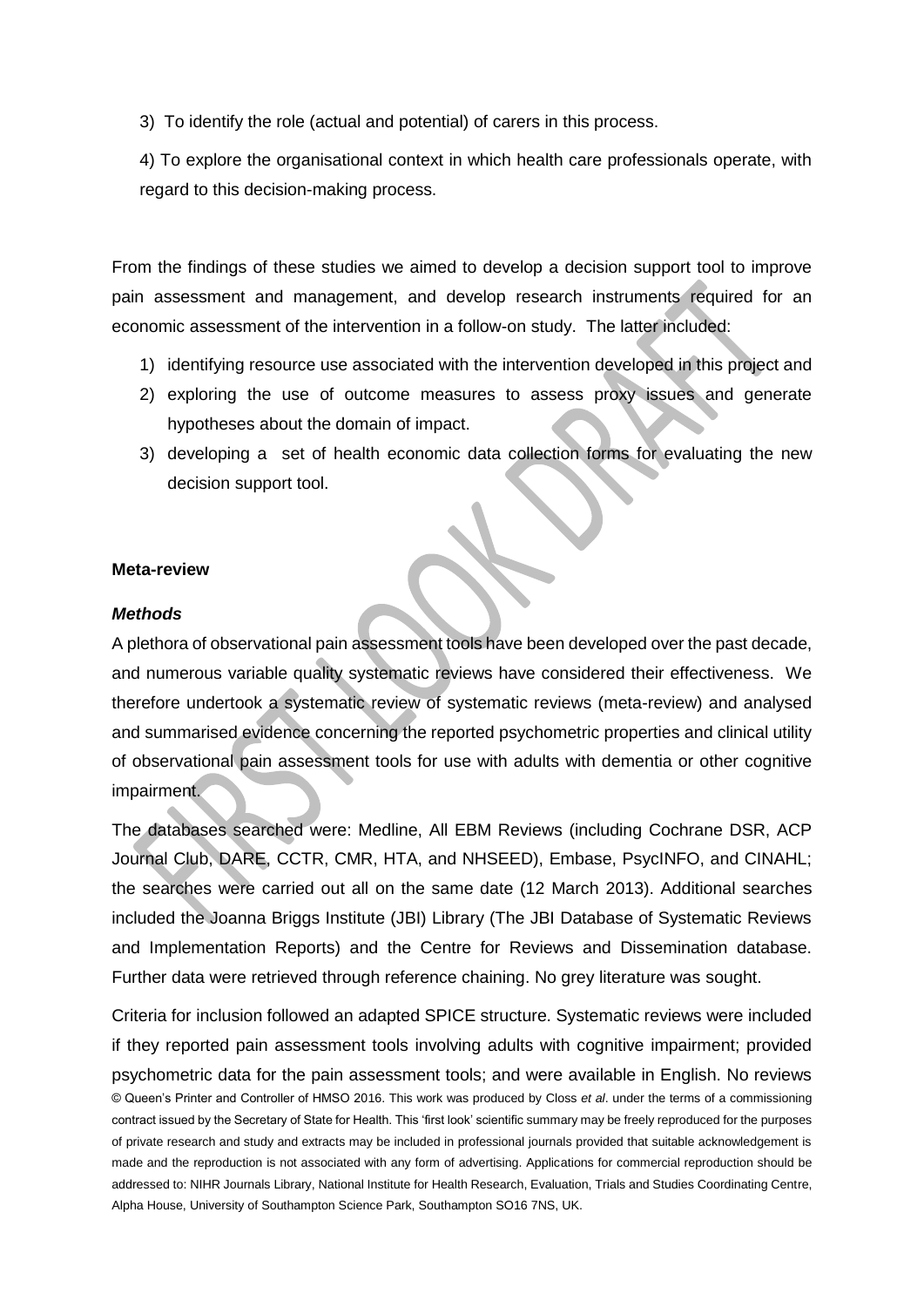were excluded on the basis of setting; type, location or intensity of pain; or the outcomes of pain assessment. Narrative reviews and case reports were excluded.

Two reviewers independently screened the papers as well as extracting data from each systematic review. Quality was assessed using the AMSTAR critical appraisal tool. A third reviewer mediated when consensus was not reached. Analysis of the data was carried out collaboratively. The data within the reviews were synthesised using a narrative synthesis approach.

#### *Findings*

Four hundred and forty-one potentially eligible reviews were identified; 23 met the criteria for inclusion and 8 provided data for extraction. Reviews evaluated 8-13 tools, in aggregate providing evidence on a total of 28 tools used for the assessment of pain with patients with dementia.

The tools had been used within a wide variety of settings and with varied patient populations. They had been designed for different users, such as nursing assistants or researchers, or as decision support tools. The vast majority had been used in long term settings for older people, particularly care homes and dementia care units. Little information was available about their use in acute settings.

There was considerable variation in how tools' validity and reliability were assessed. The lack of a 'gold standard' hindered the evaluation of tools' validity. In terms of content validity, limited information was available about the conceptual foundation of tools, which were mostly developed through literature reviews and clinical or research experts. The majority of reliability and validity assessments were carried out on small samples in one or two studies, so the applicability of tools across settings is yet to be evaluated meaningfully. Most tools showed moderate to good inter-rater reliability and temporal stability, while internal consistency varied considerably between scales. Feasibility data (e.g. time to complete assessment or availability of instructions for use) were not reported for six tools and clinical utility data were absent for seven tools. The tools had all been developed for use in long-term settings, so the relevance of their clinical utility in a hospital would have been questionable even had it been available.

Importantly, the study samples included in the systematic reviews were small, providing limited evidence for the use of any of the tools across settings or populations. Of the tools included in the systematic reviews, based on limited evidence, the best candidates for clinical use

<sup>©</sup> Queen's Printer and Controller of HMSO 2016. This work was produced by Closs *et al*. under the terms of a commissioning contract issued by the Secretary of State for Health. This 'first look' scientific summary may be freely reproduced for the purposes of private research and study and extracts may be included in professional journals provided that suitable acknowledgement is made and the reproduction is not associated with any form of advertising. Applications for commercial reproduction should be addressed to: NIHR Journals Library, National Institute for Health Research, Evaluation, Trials and Studies Coordinating Centre, Alpha House, University of Southampton Science Park, Southampton SO16 7NS, UK.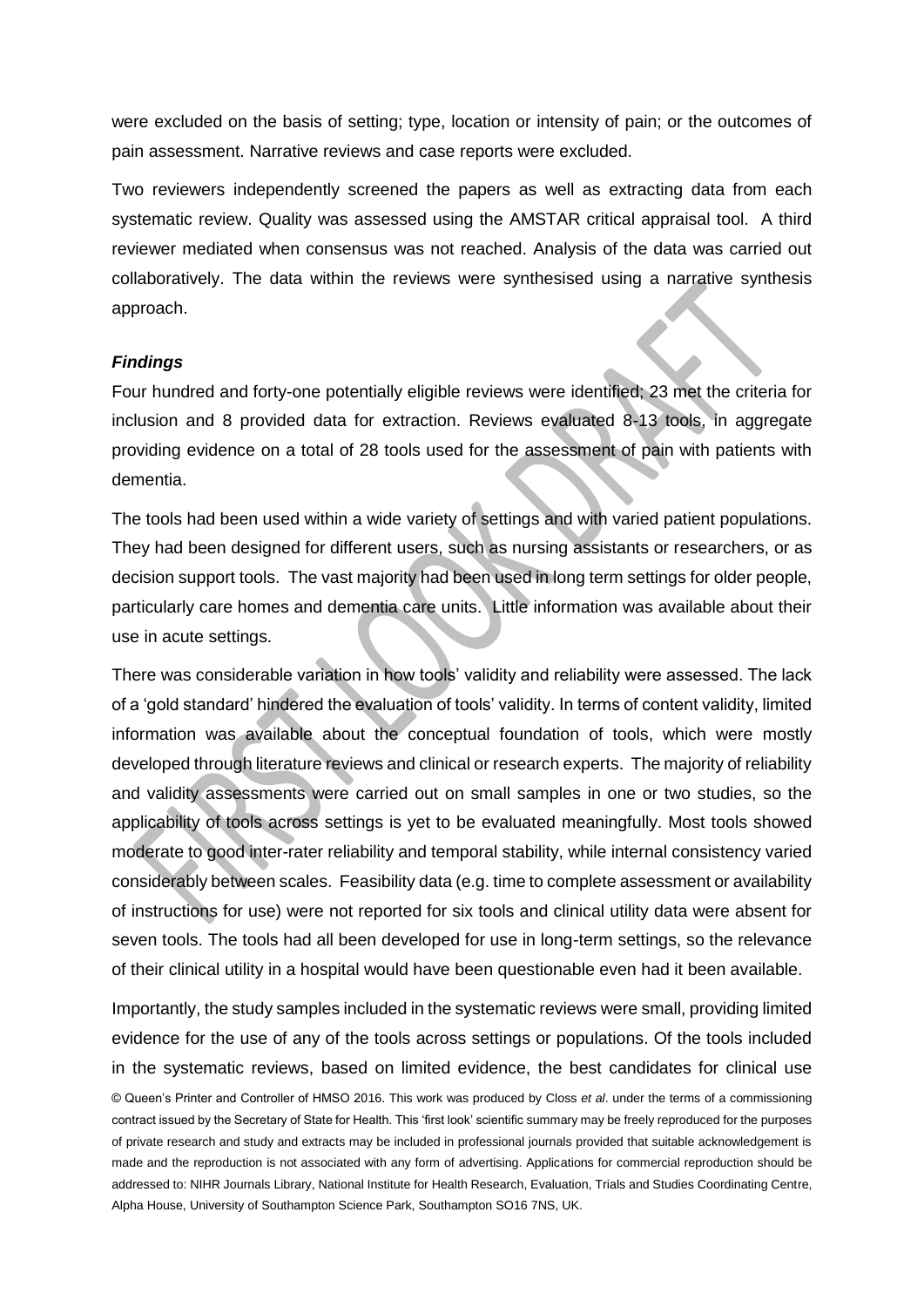appeared to be DS-DAT, Doloplus-2, Mahoney Pain Scale, PACSLAC, PAINAD, Abbey Pain Scale and ECPA. However, no single scale stood out as clearly superior to the others.

## **Observational study**

### *Methods*

A qualitative, multi-site exploratory case study was undertaken using an ethnographic approach. Case sites were purposively sampled to include a range of settings and included 11 wards in four hospitals in England and Scotland. Methods included bedside non-participant observations of 31 patients, audits of patient records, semi-structured interviews with 52 staff and four carers, informal conversations with staff and carers during observations, and analysis of related hospital ward documents (e.g. pain charts), routines (e.g. comfort rounds) and policies.

One hundred and seventy hours of non-participant observations of healthcare professionals and healthcare assistants interacting with patients aged 65+ diagnosed with dementia were recorded. Observations were made of how and where pain was discussed and documented; interactions between professionals, healthcare assistants, patients and carers; interactions between members of the multidisciplinary team; and availability of resources such as pain specialists. Observations were guided with a protocol derived from the theoretical framework.

Semi-structured interviews lasting 15 - 60 minutes with a range of staff and family members were audio-recorded or recorded as field notes. Flexible topic guides ensured all aspects of pain related care were explored, including the detection and management of pain, how the process could be improved, how carers were involved and what an effective decision support tool might comprise.

A thematic analysis of the data from the four sites was undertaken through the lens of decision making theory. Data included transcripts of observation sessions, field notes of medical and nursing records, notes and interview transcripts. Both inductive and deductive approaches were used, and the strategy for analysis emerged from a series of interdisciplinary research team analysis meetings, ensuring consistency between sites. Emerging themes were compared, contrasted and discussed within the group and with the wider project team until consensus was reached.

#### **Health economics**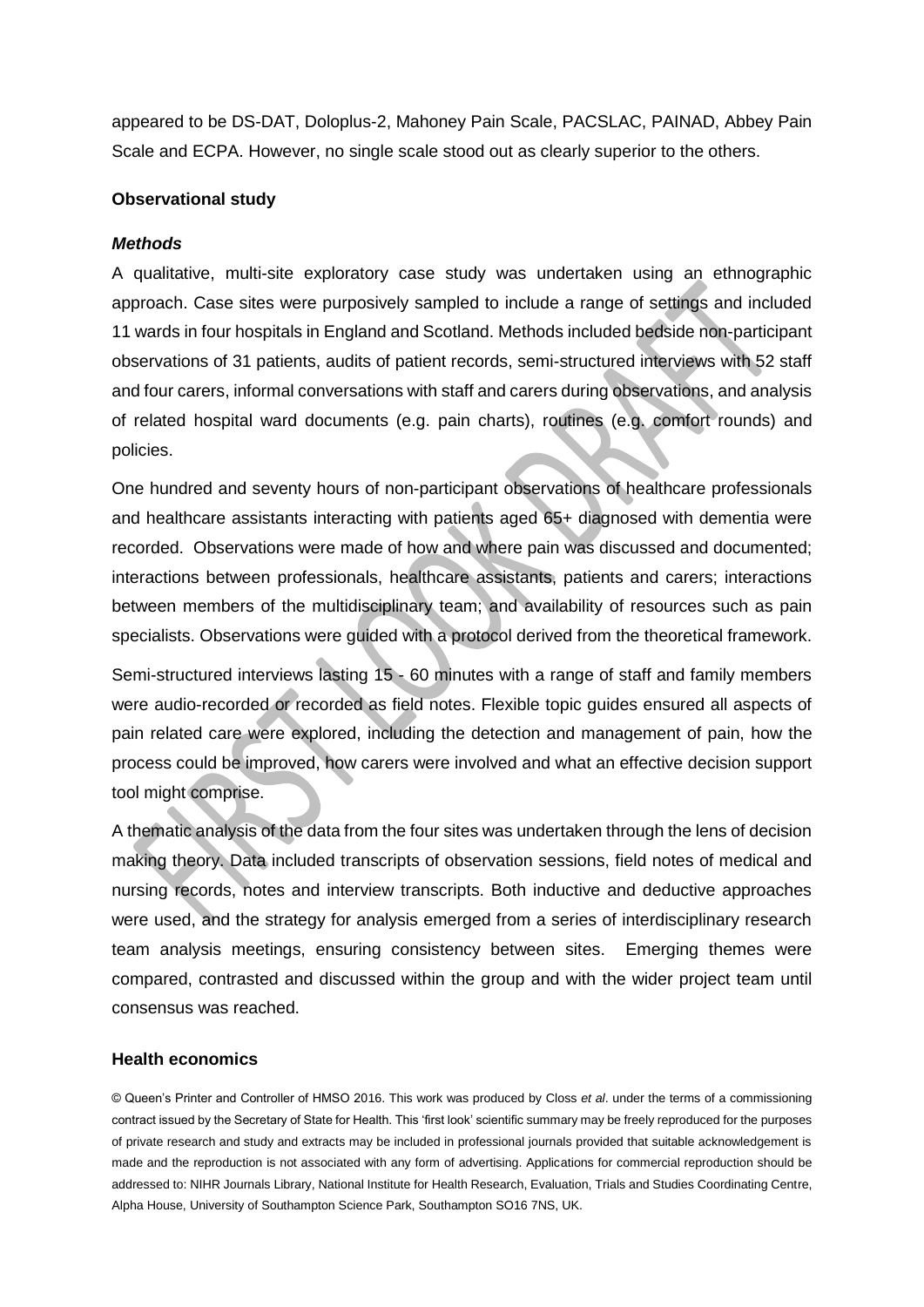In preparation for a health economics evaluation of the decision support intervention, data collection forms were developed during the observational study. Meetings with five project researchers elicited their views of relevant cost categories, including resource use, professionals' time, assessments, therapy/medication and reasons for admission.

#### *Findings*

No observational pain assessment tools were found in routine use on the wards. A range of information sources were consulted and/or used by different staff when detecting and managing pain in patients with dementia in acute hospital settings. Where possible, staff relied on patients' self-report of pain. For patients with dementia, however, communication difficulties experienced because of their condition, the organisational context, and brief time frames of staff interactions, hindered patient-staff communication about pain. A range of nonverbal communication cues were used, but their interpretation appeared to depend on the skills and experience of staff. Carers were often not present, being absent, unwell, or unable to visit, militating against the possibility of their providing expert interpretation of patients' pain cues and this information then being used by staff.

The multidisciplinary ward environment meant that patients' communication about their pain often involved several members of staff, each having to make sense of a patient's pain and create their own 'overall picture'. Information about patients' pain was elicited in different ways, at different times and by different health care staff and recording of information was fragmented. Frequently different aspects of pain were noted in profession-specific paperbased documentation. Responsibilities between wards varied, but often healthcare assistants undertook intensity assessments alongside routine observations; doctors undertook a full medical history including diagnoses pertinent to pain and relevant medications; pharmacists checked prescriptions and nurses provided medications and liaised between members of the multidisciplinary team staff as well as with patients and their family/friends. The only documentation routinely used by all staff, apart from healthcare assistants, was the medication chart. Analgesics were by far the most common intervention used for pain management and were frequently given using a trial and error approach, titrating the dose and assessing the patient's response.

© Queen's Printer and Controller of HMSO 2016. This work was produced by Closs *et al*. under the terms of a commissioning contract issued by the Secretary of State for Health. This 'first look' scientific summary may be freely reproduced for the purposes of private research and study and extracts may be included in professional journals provided that suitable acknowledgement is made and the reproduction is not associated with any form of advertising. Applications for commercial reproduction should be addressed to: NIHR Journals Library, National Institute for Health Research, Evaluation, Trials and Studies Coordinating Centre, Alpha House, University of Southampton Science Park, Southampton SO16 7NS, UK. In stark contrast with the generally accepted linear model of pain decision-making, decisionmaking processes in the acute environments studied here were far more complex. Staff identified and re-assembled the disparate items of pain related information to form their own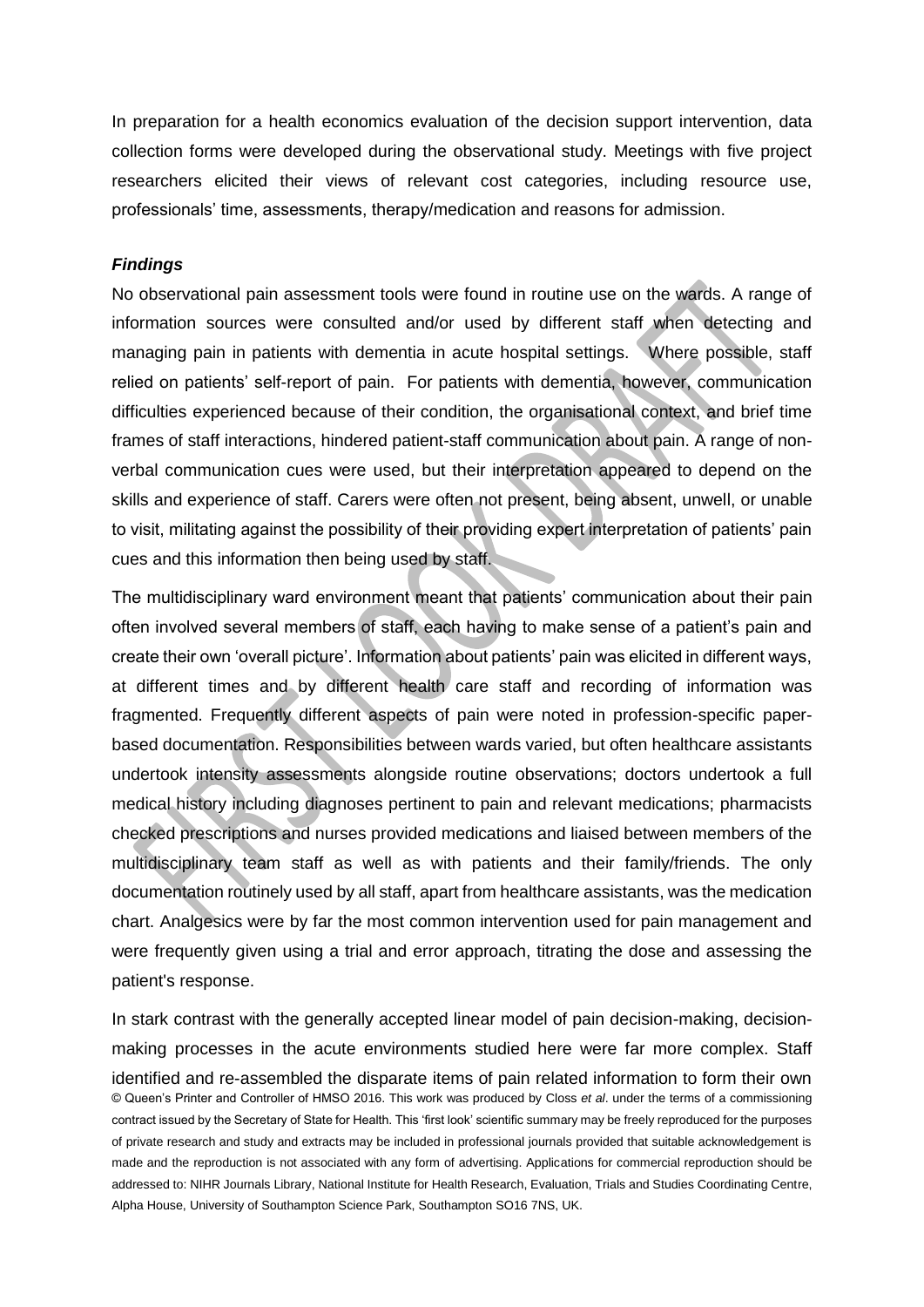'patient specific picture of the pain'. This required collective staff memory, 'mental computation' and time. This complexity potentially undermined the trials of medications used to provide pain relief to each patient and assessments of their responses.

The role of carers was difficult to assess. The majority of patients diagnosed with dementia either did not have a carer, or it was not possible for researchers to contact their carer, resulting in only four participating in formal interviews. Numerous brief informal conversations took place with carers (including those of patients not participating in the study), during observation periods, and input from the Lay Advisory Group informed interpretation of the findings. There appears to be untapped potential for carers to act as advocates and interpret pain behaviours on behalf of patients.

Three questionnaires were drafted; for patients, for friends or family and for staff, to be used in a future economic evaluation of a new decision support intervention (the PADDS)., These were derived in part from the literature with input from researchers, health professionals and lay persons.

The main conclusions derived from the research reported here which could guide future work were:

- 1) There are no existing observational pain assessment tools which have been shown to have good validity, reliability, feasibility and clinical utility. No single tool can be recommended in preference to any other for general use in hospital settings.
- 2) Future assessment tools should:
	- a. Have a strong theoretical underpinning
	- b. Elicit self-reports and identify cues from the patient first, then from those who are familiar with them.
- 3) Clear opportunities for interactions between patients, carers and staff are needed, allowing time for the identification and understanding of pain.
- 4) The influence of the social context of wards should be recognized, incorporating assumptions about pain according to patients' medical conditions, etc.
- 5) The present reliance on medication provision to alleviate pain should be supplemented with non-pharmacological interventions.
- 6) Clear and effective communication between all the individuals involved in the care of the patient is needed.
- 7) Centralised records of all pain assessment and intervention information are needed.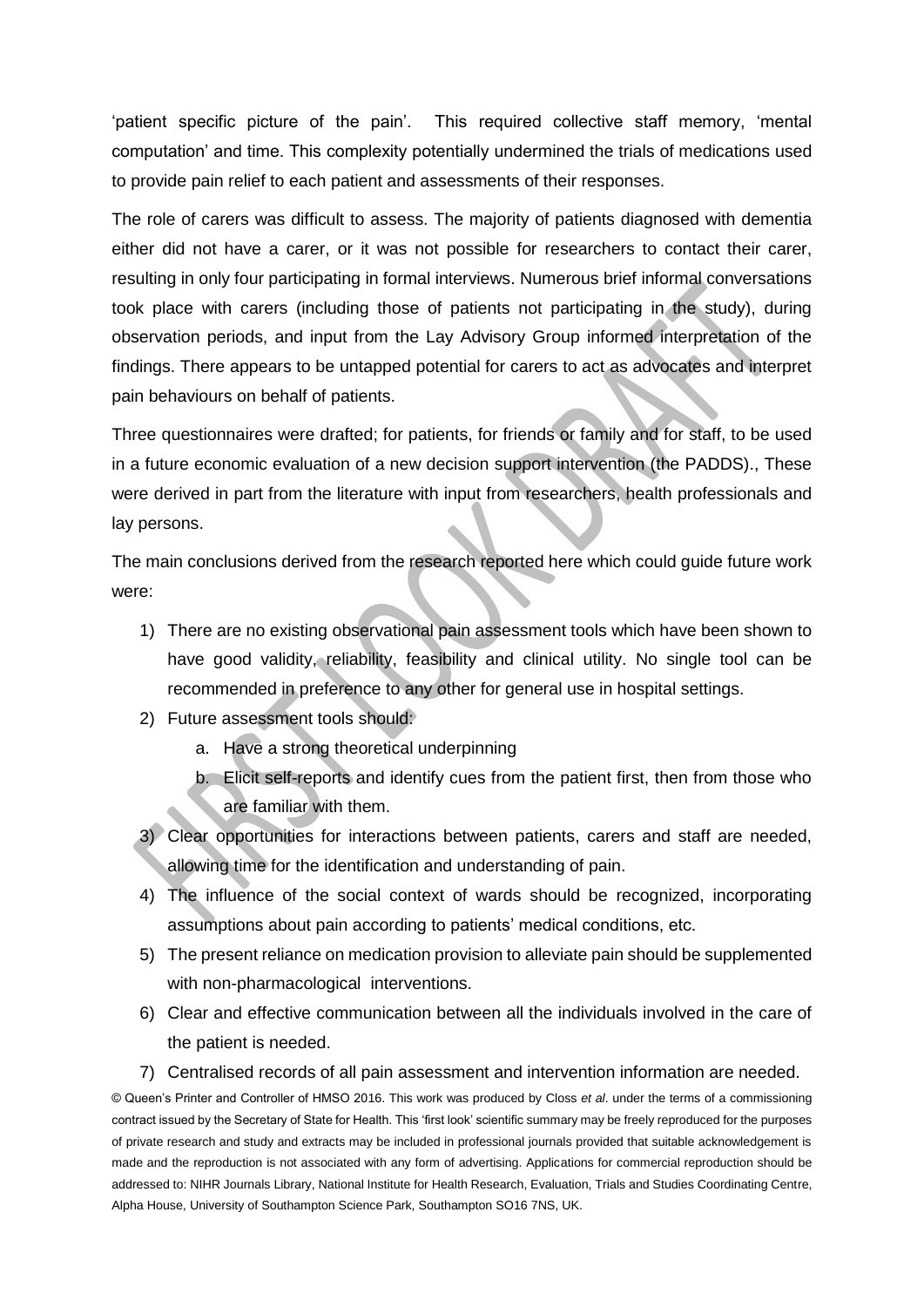8) Guidance on the use of assessment and/or decision support tools should be available.

Taken together, we conclude that a different approach to the assessment and management of pain for patients with dementia in hospital is needed. Rather than relying on the traditional linear concept of assessing pain, intervening and reassessing, a broader approach is needed. This requires staff to ensure that they spend sufficient time with patients to identify the presence of pain; that pain-related information elicited by different staff and informal carers is effectively communicated between all relevant colleagues; that records of such information are centralized and rapidly accessible by all staff; and that the almost exclusive use of medication to alleviate pain should be supplemented with other non-pharmacological approaches. The use of observational pain assessment tools, needs to be integrated into a complex, dynamic and multidisciplinary sense-making activity of hospital care.

#### **Implications for practice**

Self-report should remain the first line of pain assessment for patients with mild-moderate cognitive impairment. Where this is not possible, pragmatically, any of the seven best observational pain assessment tools identified may be a useful addition in settings where none are currently used. All incorporate facial expressions, verbalisations and vocalisations, body movements, changes in interpersonal interactions and activity patterns or routines, and mental status, each of which may indicate pain. Where possible, there is considerable scope for carers to act as interpreters of patients' pain cues.

Pain assessments need to be part of a much broader intervention which takes into account the range of staff, organisation of care and context within which pain assessment and management takes place, which are likely to differ between sites. A patient's pain may fluctuate and different members of staff may perceive (and document) different moments of a patient's pain. We hypothesise that the disparate communication, recording and treatment of pain may be ameliorated by centralising all pain related information. This information should be rapidly accessible to anyone involved in care, and presented in a way that is quick and easy to understand. Pain histories, intensity assessments, carer input, staff narratives, medication and other interventions should be presented in an integrated, easily accessible and chronological visual format.

Consequently, we have designed a specification for a preliminary electronic system which might achieve this, the PADDS (Pain And Dementia Decision Support) system. This comprises

<sup>©</sup> Queen's Printer and Controller of HMSO 2016. This work was produced by Closs *et al*. under the terms of a commissioning contract issued by the Secretary of State for Health. This 'first look' scientific summary may be freely reproduced for the purposes of private research and study and extracts may be included in professional journals provided that suitable acknowledgement is made and the reproduction is not associated with any form of advertising. Applications for commercial reproduction should be addressed to: NIHR Journals Library, National Institute for Health Research, Evaluation, Trials and Studies Coordinating Centre, Alpha House, University of Southampton Science Park, Southampton SO16 7NS, UK.